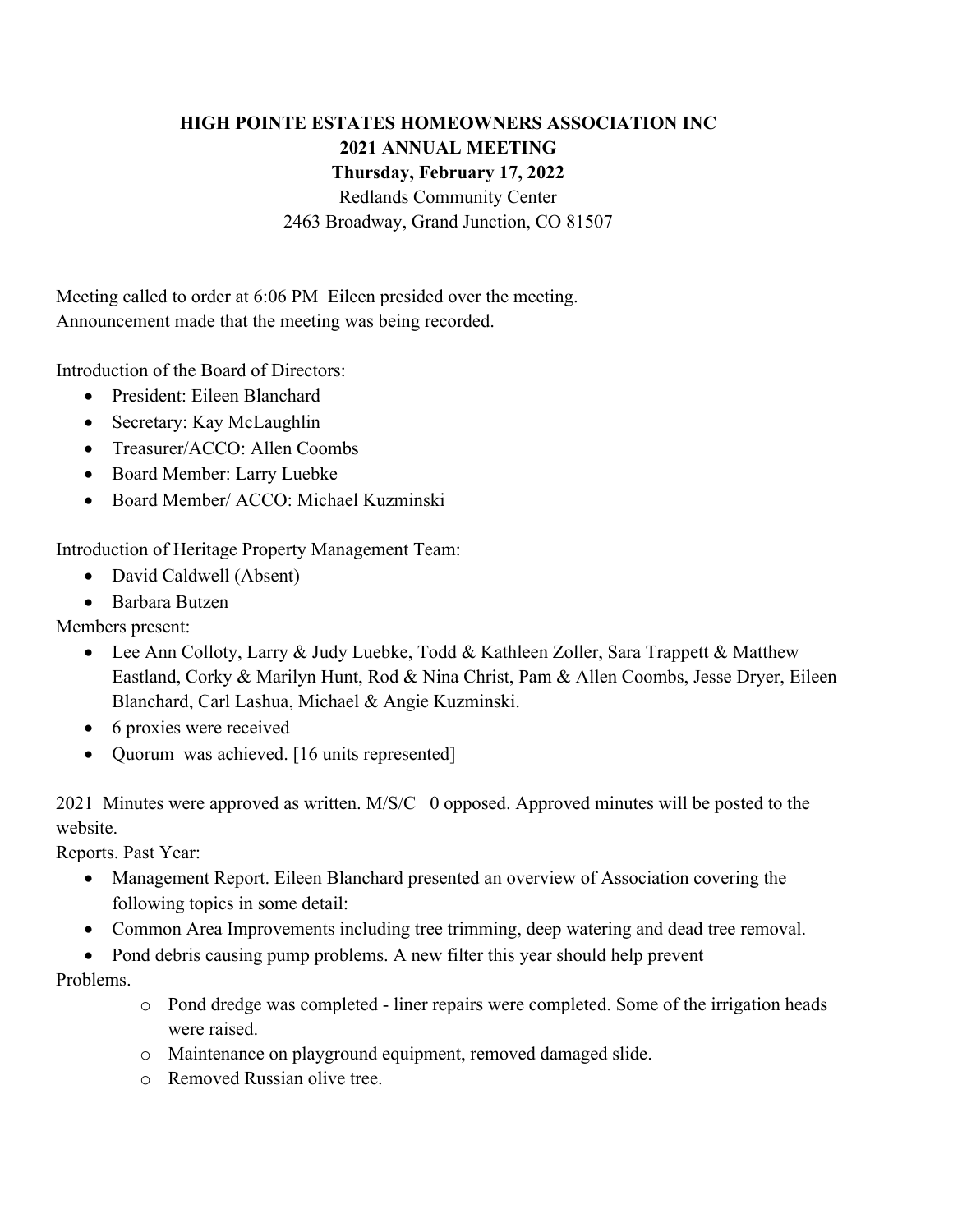- o The picnic tables were rebuilt and stained. The storage box was repaired, pumphouse painted, sign painted.
- o Lighting for entrance may be powered by solar if cost effective.
- o Photo cell was installed and wiring repaired to run current lights.
- o Fence repair on 340 & High Pointe Drive, fence will need to be stained.
- o The fence will last another 5 years before needing replaced.
- Wetlands area:
	- o Tree pruning in this area, Russian olive trees invasive and problematic
	- o Russian olives cannot be removed or killed with poison due to wetlands.
	- o City informs HOA of responsibility to keep wetlands clean and maintained.
	- o Comment made about getting CSU to help clean up.
	- o Comment that maps may be available.
- Landscape & irrigation contract was awarded to two vendors based on areas of expertise:
	- § Thompson pond maintenance and common area mowing services
	- **•** WD Yards trees maintenance  $\&$  common area weed and fertilization
- Common area landscape project in process, waiting for snow to melt on north side of pond.
- 5 trees and 33 bushes will be planted, replenish rock, fabric and edging.
- The self cleaning filter for the irrigation is on order which will help keep systems clean
- More sprinkler heads are being replaced
- Repair Clemmons filter by pumphouse.
- \$30, 000 \$33,000 in projects will have been completed by early spring.
- Comment that the reserve fund is quite modest with the biggest expense being the irrigation.
- Dues increase for 2022:

The dues increase of \$500.00 to bring the annual dues to \$2300.00

- Comment made that the dues were too high, HOA needs to find an amount that is stable for the next few years.
- Prior to the Board change in 2021, meetings were held, but were not consistently scheduled every 12 months. HOA assessments varied from year to year.
- Most residents don't want another special assessment.
- Things to consider for dues increase are:
- Irrigation pump, pond liner (22 years old, maybe 15 years of useful life left), and the HOA went for 20 years without many improvements and maintenance.
- Dues will be evaluated each year and adjusted accordingly.
- Comment made to have the real estate signs removed at the entrance, however, it states in the CCR's that Darren Caldwell has reserved the right to keep the signs in place. They do not meet the size requirements, however.